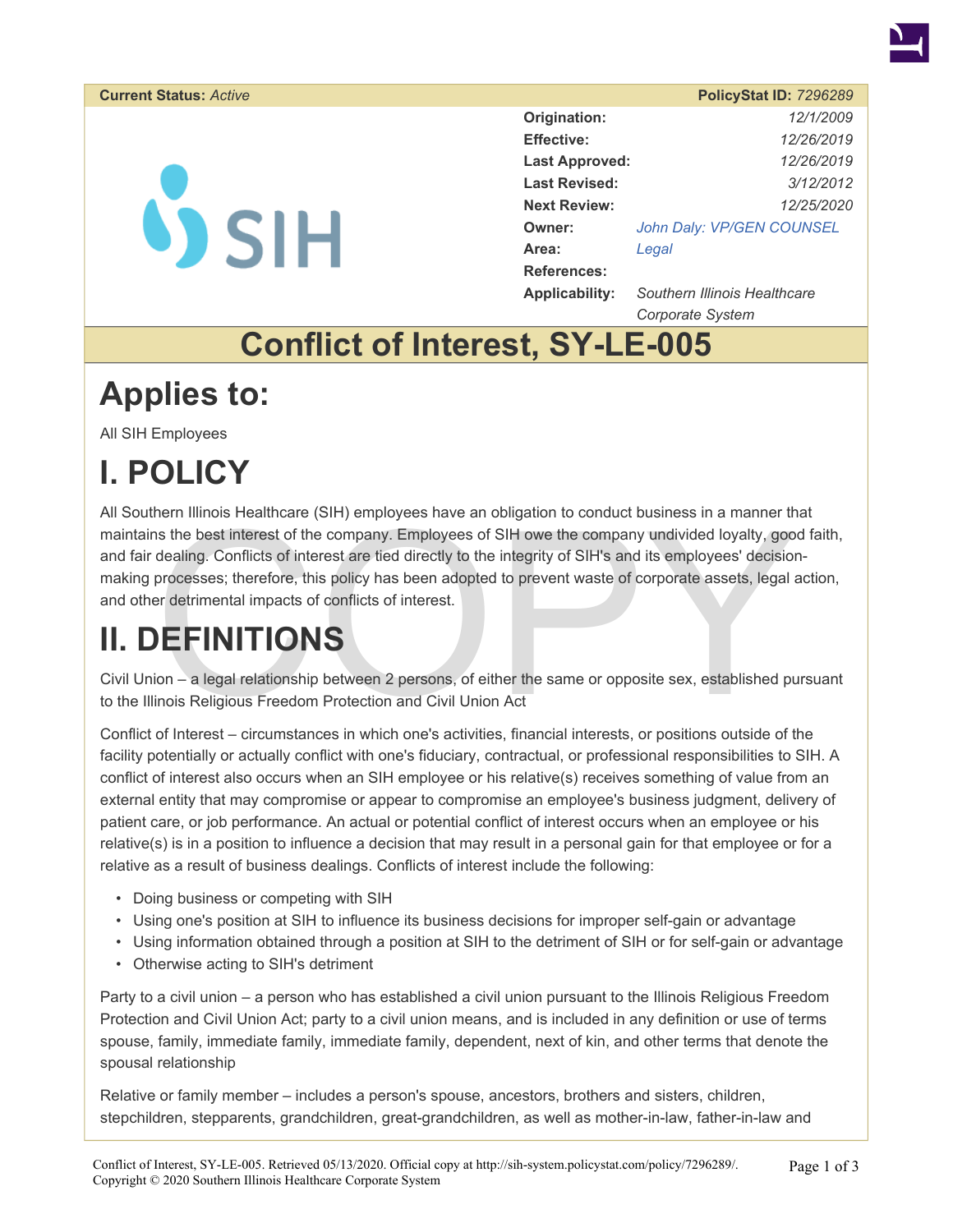spouses of brothers, sisters, children, stepchildren, grandchildren and great-grandchildren. Relative or family member also includes a party to a civil union, who is a person who has established a civil union pursuant to the Illinois Religious Freedom Protection and Civil Union Act or any other similar statute, and is included in any definition or use of the terms spouse, family, immediate family and other terms that denote the spousal relationship.

# **III. RESPONSIBILITIES**

- 1. General Counsel sends the link to the online Annual Conflict of Interest Questionnaire to employees.
- 2. Employees disclose any actual or potential conflicts of interest to General Counsel on an annual basis.
- 3. General Counsel advises employees regarding conflicts of interest.
- 4. Corporate Compliance Officer investigates allegations of conflicts of interest at the direction of General Counsel.

## **IV. EQUIPMENT/MATERIALS**

#### N/A

# **V. PROCEDURE**

- The same start of the same legal obligations, responsibilities, protections, and be<br>are afforded or recognized by the law of Illinois to spouses, whether they derive from statute,<br>ministrative rule, policy, common law, or 1. A party to a civil union is entitled to the same legal obligations, responsibilities, protections, and benefits as are afforded or recognized by the law of Illinois to spouses, whether they derive from statute, administrative rule, policy, common law, or any sources of civil or criminal law.
- 2. Employees of SIH owe SIH professional loyalty, good faith and fair dealing.
- 3. By taking employment with SIH, employees agree to commit to administering the affairs of SIH in its best interest, acting honestly, economically and using best care practices.
- 4. Employees avoid directing or seeking to influence, directly or indirectly, decisions, votes or actions upon matters in which one has a conflict of interest.
- 5. Employees avoid seeking to profit, directly or indirectly, or assist others in profiting through business or competition with SIH.
- 6. Employees do not disclose, directly or indirectly, privileged, confidential or proprietary information of SIH or seek to profit from the disclosure or use of SIH information.
- 7. Employees do not let one's activities outside SIH interfere with meeting one's job responsibilities.
- 8. Employees do not allow one's outside interest or activities to compromise or appear to compromise the name or reputation of SIH.
- 9. Examples of external business relationships that may pose a potential conflict of interest:
	- Businesses or organizations that provide goods or services to SIH
	- Businesses or organizations that receive goods or services from SIH
	- Businesses or organizations that compete with SIH
	- Businesses or organizations that provide regulatory, inspection, supervision, accreditation, or other oversight to SIH
	- Businesses or organizations involved in, or likely to become involved in, litigation averse to SIH